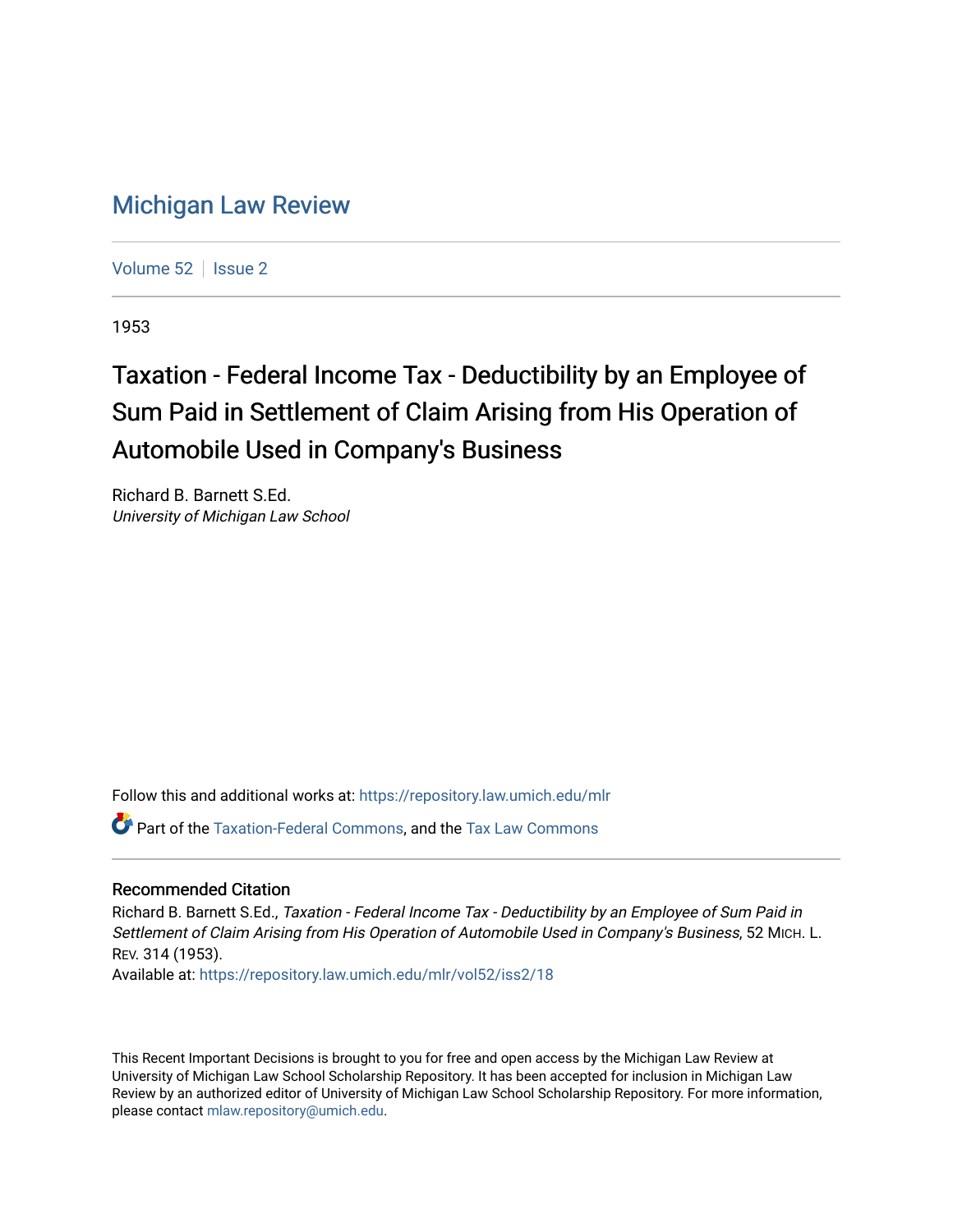TAXATION — FEDERAL INCOME TAX — DEDUCTIBILITY BY AN EMPLOYEE OF SUM PAID IN SETTLEMENT OF CLAIM ARISING FROM HIS OPERATION OF AUTO-MOBILE USED IN COMPANY'S BUSINESS-Petitioner and one Elkins were employed by a corporation which they had organized to engage in the electrical contracting business. They furnished their own automobiles to transport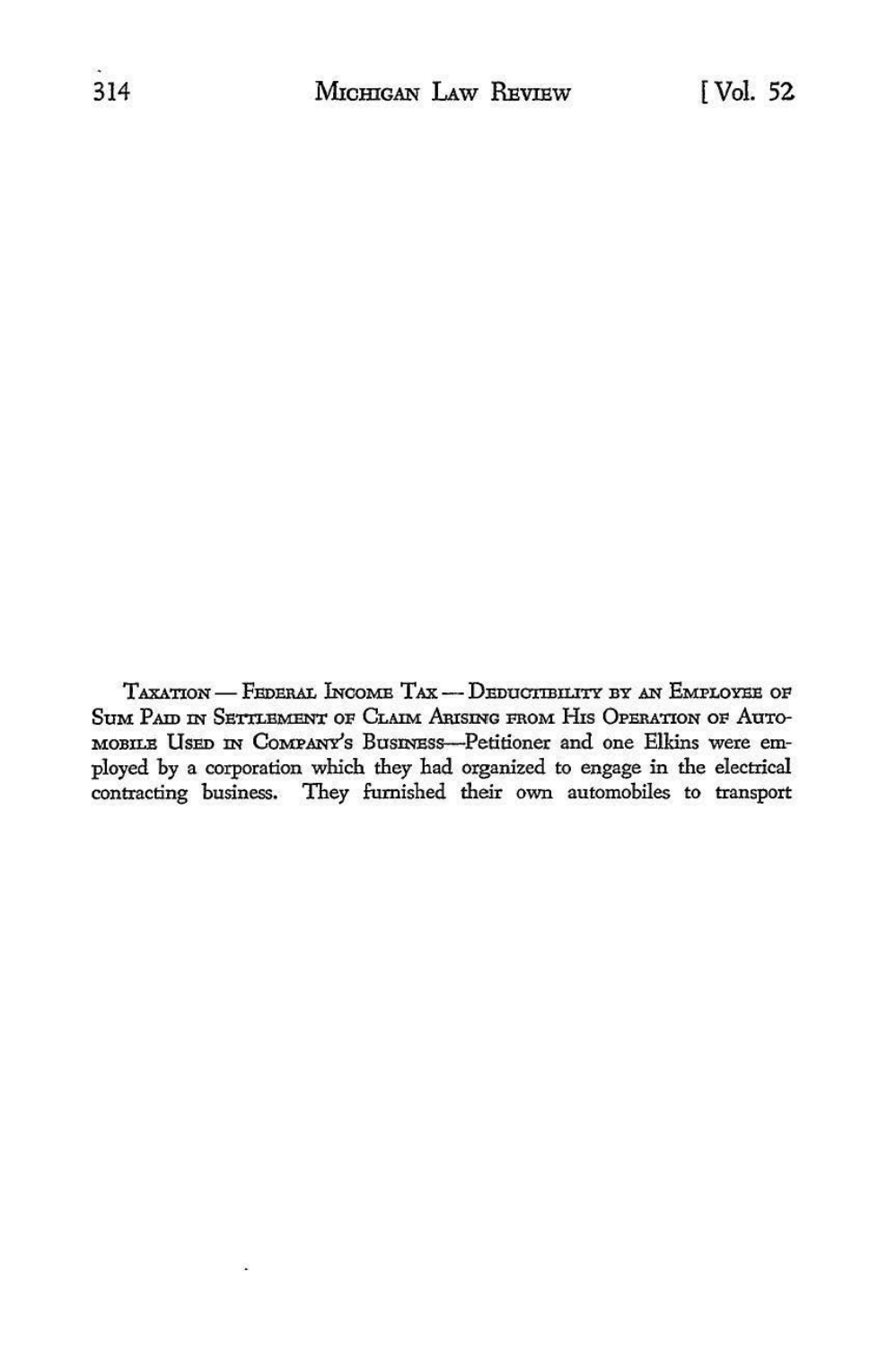men and material from job to job, and were reimbursed by the corporation for operating expenses. The corporation also paid for insurance and repairs of the automobiles. While Elkins was using petitioner's car to drive two employees to a job in progress, a collision occurred causing personal injuries to the two employees, who recovered a judgment against petitioner which he finally settled by payment of \$4,000 in excess of the amount of the insurance coverage. The corporation was not made a party to the suit, nor was any demand ever made against it for reimbursement of the amount paid by petitioner. He sought to deduct the \$4,000 on his personal income tax return as a trade or business expense. Upon hearing, the Tax Court *held* that, at the time of the accident, the automobile was being used in the business of the corporation, not that of petitioner, and the deduction was disallowed. *Emanuel* 0. *Diamond,* 19 T.C. 737 (1953).

Implicit in the provision of the Internal Revenue Code permitting deduction of trade or business expenses<sup>1</sup> is the limitation that such expenses must be incurred in relation to the taxpayer's own business and not that of someone else.<sup>2</sup> This limitation is illustrated by the case of *Deputy v. DuPont.*<sup>3</sup> The DuPont Company wanted a new group of executives to have a financial interest in the company, but since stock could not legally be sold to them directly an arrangement was worked out whereby it was furnished by a large shareholder. In order to carry out the plan it was necessary for the shareholder to borrow some stock, and in doing so he incurred expenses which he sought to deduct as trade or business expenses. The deduction was disallowed since the expenses resulted not from the taxpayer's business but from business of the DuPont Company-its effort to increase the efficiency of its management.<sup>4</sup> The same

1 "Sec. 23. Deductions from Gross Income.

In computing net income there shall be allowed as deductions:

(a) ExPENSES.-

(1) TRADE OR BusINEss ExPENsEs.-

(A) In General.-All the ordinary and necessary expenses paid or incurred during the taxable year in carrying on any trade or business. . . . " 26 U.S.C.  $(1946)$  §23(a)(1).

<sup>2</sup>To be deductible the taxpayer's expense must be one which is "directly connected with, or as otherwise stated, proximately resulted from his business. . . ." Kornhauser v. United States, 276 U.S. 145, 48 S.Ct. 219 (1928).

s 308 U.S. 488, 60 S.Ct. 363 (1940).

<sup>4</sup>Jnterstate Transit Lines v. Commissioner, 319 U.S. 590, 63 S.Ct. 1279 (1943), indicates the strictness with which this limitation has sometimes been applied. The Inter• state Transit Lines in order to comply with a California law formed a wholly owned subsidiary to carry on its intra.-state business there. It contracted with the subsidiary to receive all profits from operation of the intrastate business and to reimburse it for any operating deficits. The Interstate Company paid such a deficit and sought to deduct it as a trade or business expense, but the court held that the businesses of the two companies were distinct, and the mere agreement of the taxpayer to assume the deficit was not sufficient to make it an expense. In Aldo R. Balsam, 1944 P-H TCM 1[44,368, the court disallowed a deduction by a trust for expenses that it paid to officers of a corporation in which the trust was one of the principal stockholders. The court stated at pp. 1318-1344: "The statute contemplates the deduction of only such ordinary and necessary non-trade or non-business expenses as are personal to the taxpayer. • • • It does not embrace expenses of a separate and distinct taxpayer." See also Word Specialty Mfg. Corp., 34 B.T.A. 974 (1936); Coosa Land Co., 29 **B.T.A.** 389 (1933).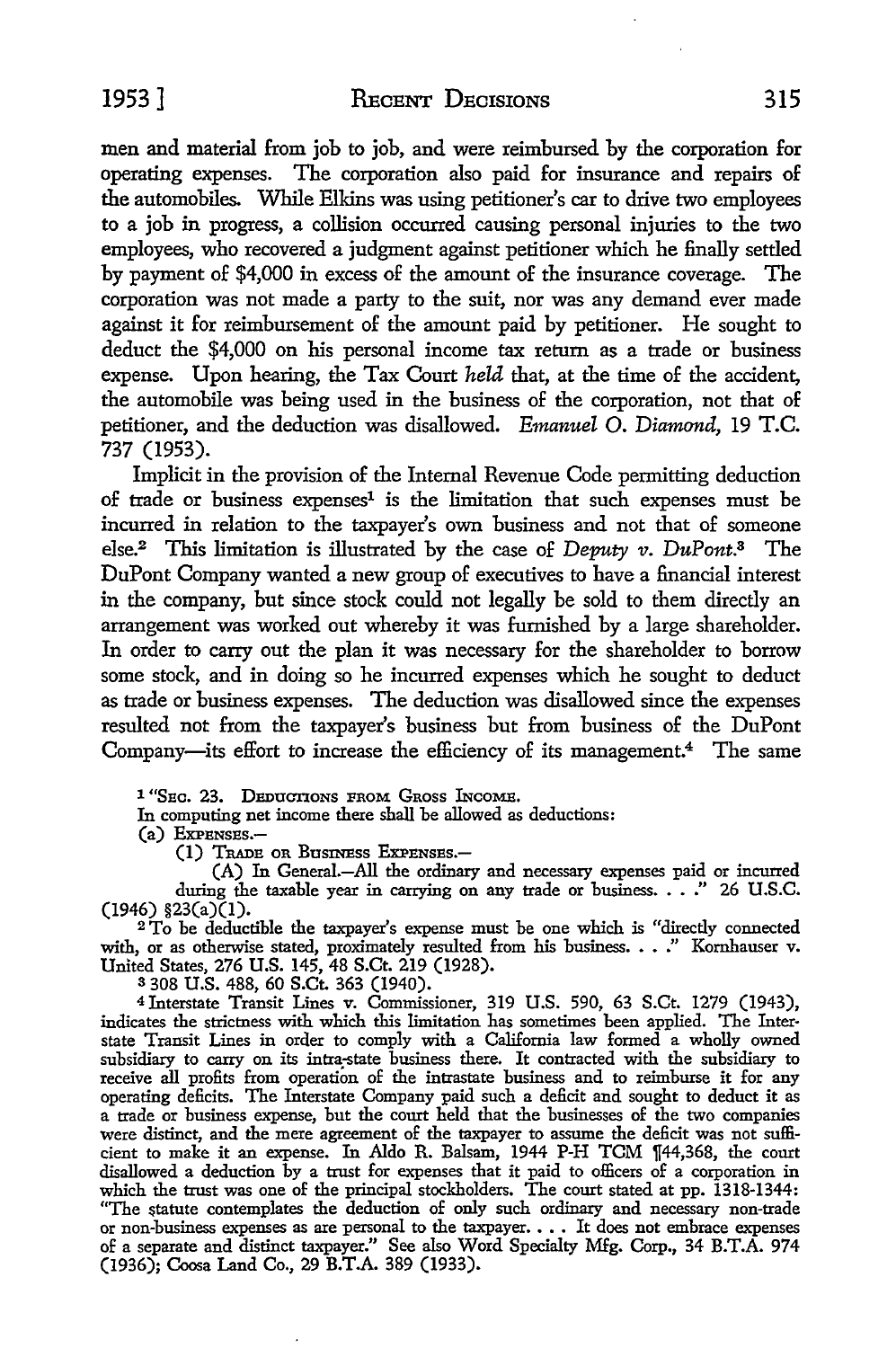principle may come into play in connection with expenses paid or incurred by an officer or employee of a corporation for which he is not reimbursed. If the court determines that the expenses are primarily related to the business of the corporation rather than that of the employee, neither will be able to benefit from an otherwise valid deduction. The courts have recognized that an individual who is an officer of a corporation may have trade or business expenses which are deductible, though such cases are probably infrequent. Thus, an officer of a corporation whose primary work was sales promotion was allowed to deduct amounts paid for operation of his car and entertainment on frequent trips which were necessary in connection with his work.<sup>5</sup> In that case the employee was not reimbursed by the corporation, nor was there any express agreement that part of his salary was intended as compensation for these expenditures. In somewhat similar cases, non-reimbursed expenditures were held not deductible by the officer-employee. Where the taxpayer paid for telephone calls, travel, and entertainment in connection with the management of a family-owned real estate holding company, the court refused to permit him the deduction, reasoning that the company's business was not that of the officer and that the expenses were incurred in the company's business.6 The same result was reached when a corporation officer tried to deduct the expenses of renting a club room which was used by the corporation for conferences and other business purposes.<sup>7</sup> It may often be difficult to distinguish in such cases whether the expenses are related primarily to the business of the corporation or that of the officer-employee, since in many cases the business interests of the two will be substantially the same. To prevent the loss of such deductions one of two courses may be followed: (I) the corporation may agree to reimburse the officer or employee for such expenditures and take the deduction itself;<sup>8</sup> or (2) the resolution authorizing the salary of the officer or the contract with the employee may stipulate that he is to pay any designated expenses out of such salary, in which case the employee will claim the deduction. Thus, where part of the employment agreement between the employee and the corporation provided that the employee was to bear certain entertainment expenses he incurred on behalf of the corporation, it was held that such expenses were deductible.<sup>9</sup> Since the company in the principal case was paying the operating

<sup>5</sup>Arthur A. Byerlein, 13 T.C. 1085 (1949). The president of a corporation was permitted to deduct expenses in connection with the use of his personal car to travel about from one plant to another in a metropolitan area. Ralph D. Hubbart, 4 T.C. 121 (1944). 6Low v. Nunan, (2d Cir. 1946) 154 F. (2d) 261. If the travel expenses which the

taxpayer seeks to deduct are merely those incurred in traveling to work they are not deductible because they are personal expenditures and not ordinary and necessary business expenditures. W. S. Dickason, 20 B.T.A. 496 (1930).

<sup>7</sup>Franklin M. Magill, 4 B.T.A. 272 (1926). See also Arthur B. Chivers, 4 B.T.A. 1083 (1926).

 $8$ <sup>T</sup>If the sums paid had been paid or incurred by the Corporation, they would, no doubt, have been deductible under section 23(a)(1)(A) by the Corporation. . . . It might well be that the Corporation was liable for reimbursement of such sums to petitioner and, after reimbursement, could have claimed a deduction under that section; but that question also is not before us." Principal case at 742.

<sup>9</sup> Grover Tyler, 13 T.C. 186 (1949).